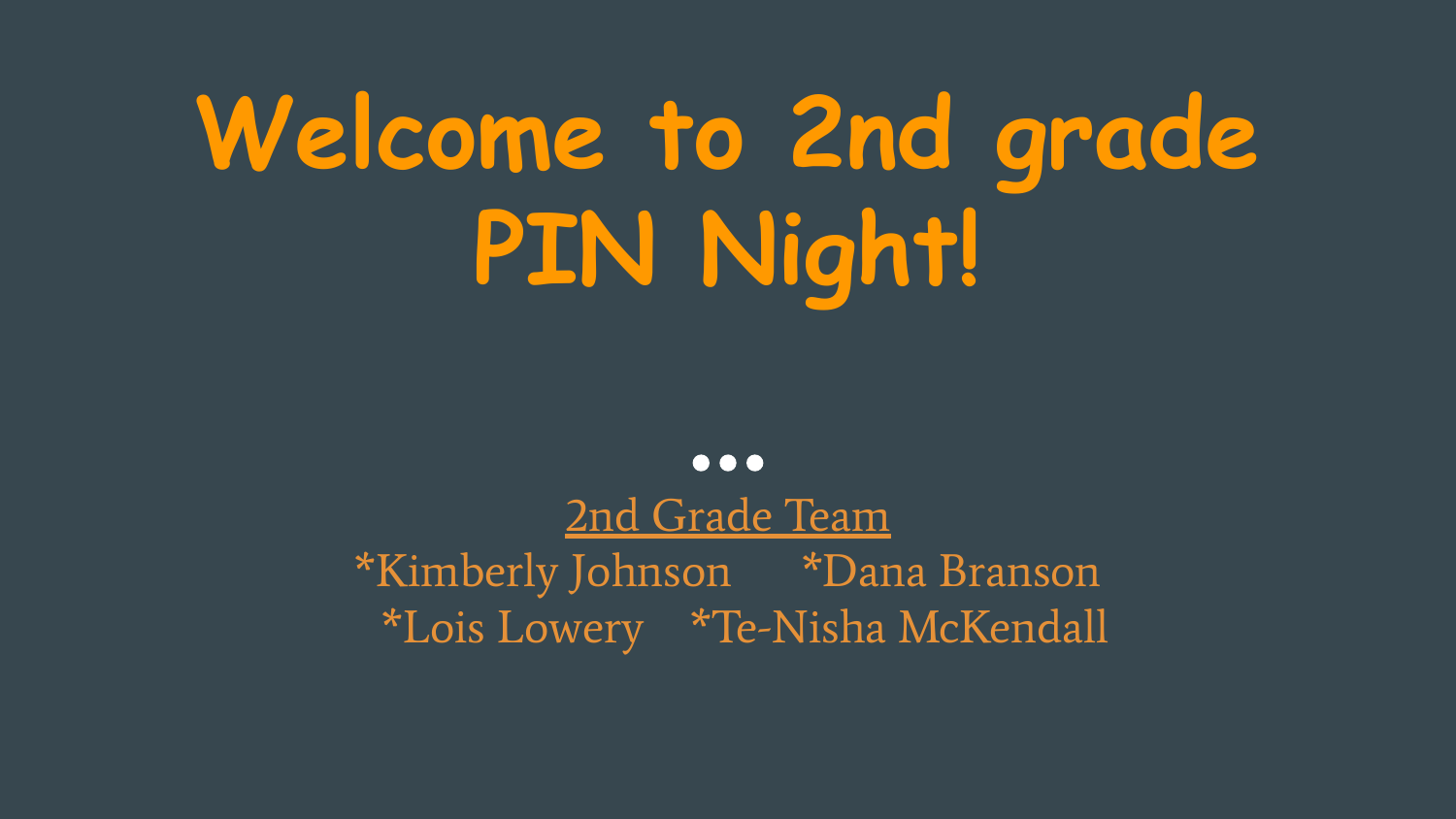Literacy is the road to human progress and the means through which every man, woman, and child can realize his or her full potential. -Kofi Annan

 $\bullet$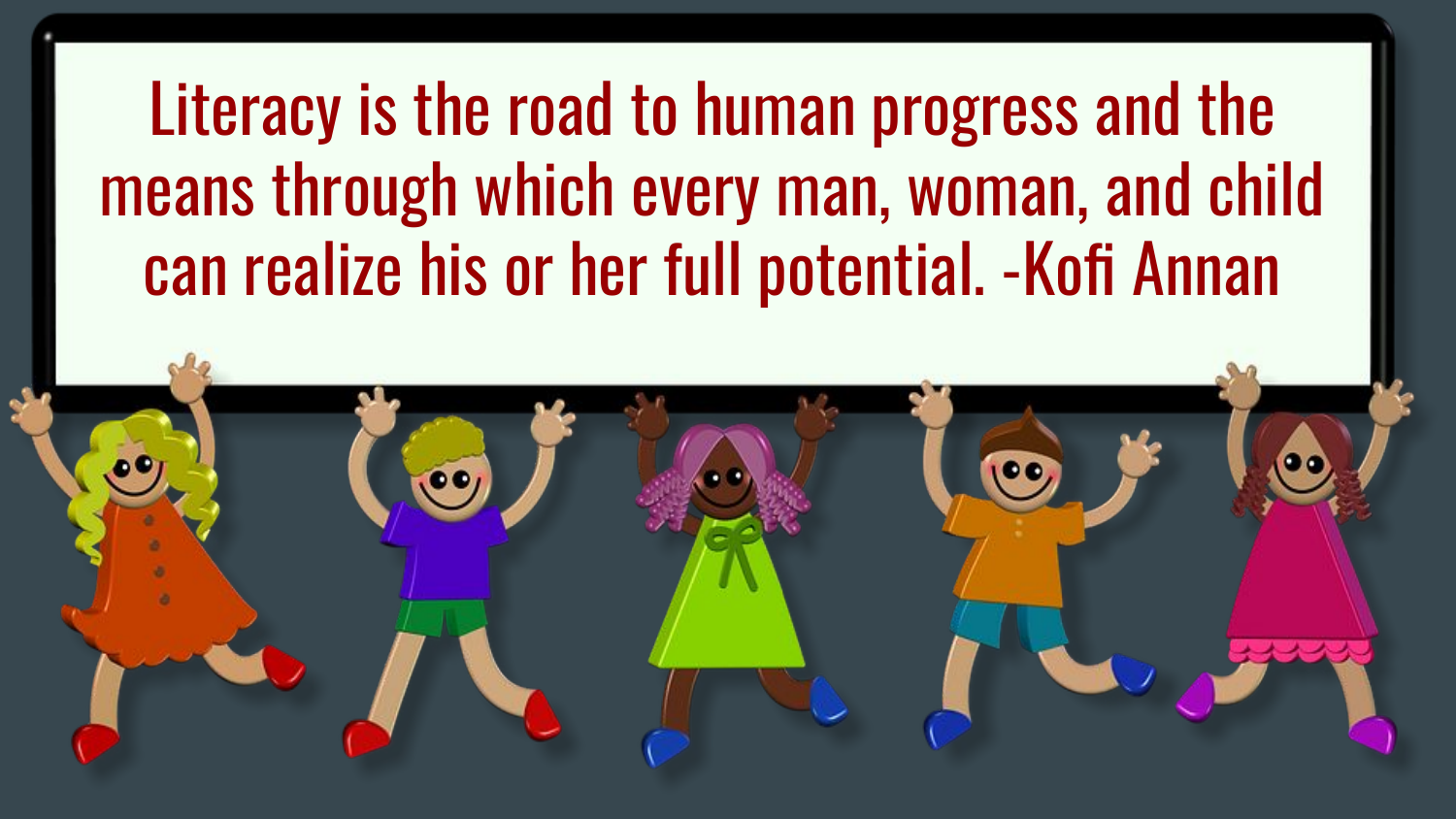## **Partners in Education**

#### Teacher

-Communication in timely manner (i.e. Google Classroom, Class Dojo, weekly updates. email)

-Be on time

-Safe, nurturing learning environment

### Parent

- Student is on time for school

- Quiet, safe place for learning

- Check for completion of assignments

- Good contact information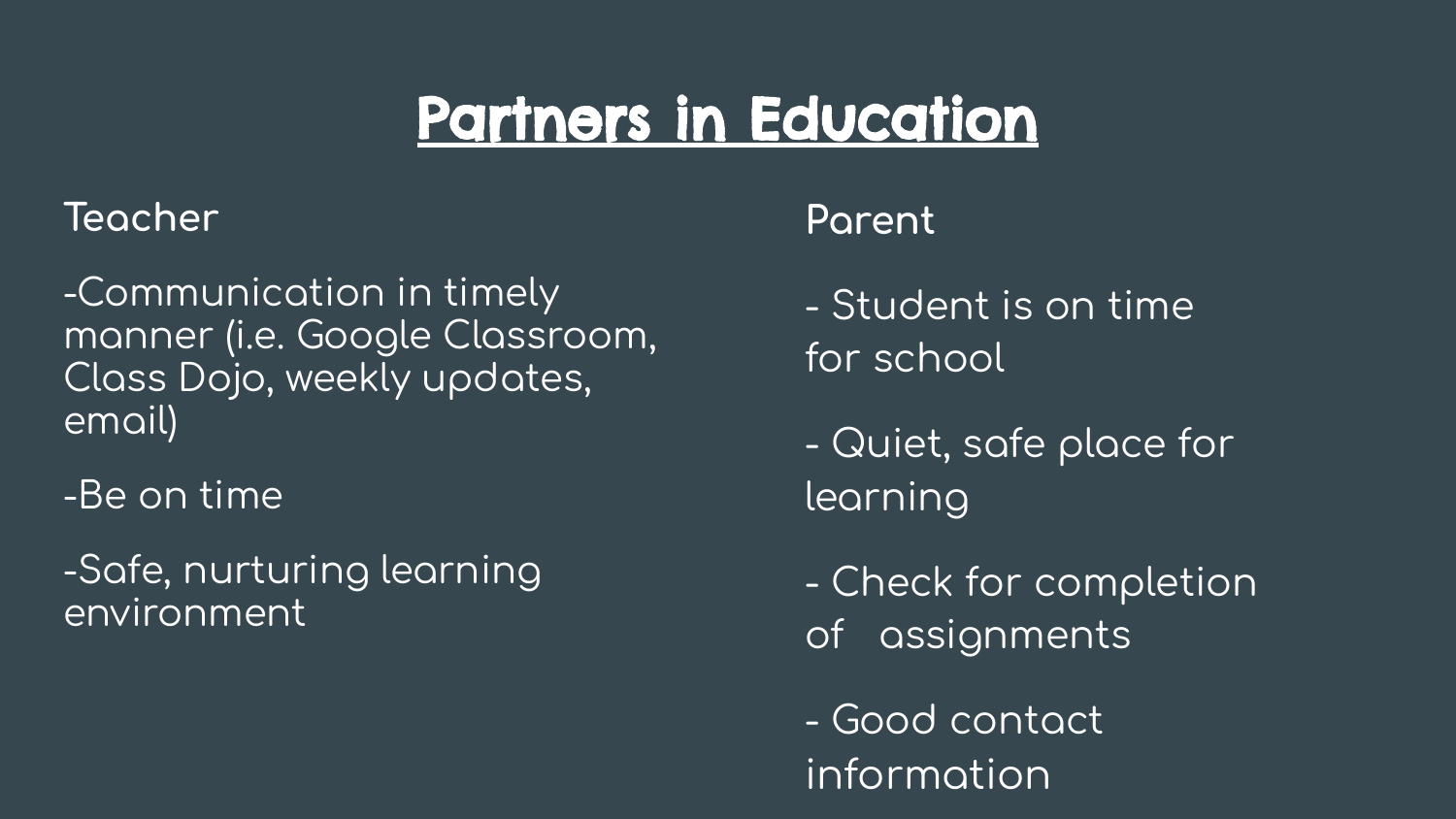### **2nd Grade Reading Expectations**

## $\star$  Beginning of Year - J ★ Middle of Year - L  $\star$  End of Year - M



Reading levels are located on report cards.

Harnett County Schools Instructional Level Expectations, K-5

| Grade<br>Level | <b>Beginning of Year</b><br>(September) | <b>First Quarter</b><br>(October)                  | <b>Middle of Year</b><br>(January) | <b>Third Quarter</b><br>(March) | <b>End of Year</b><br>(May-June) |
|----------------|-----------------------------------------|----------------------------------------------------|------------------------------------|---------------------------------|----------------------------------|
| ĸ              |                                         | $\geq$ B                                           | 2D                                 | 2D                              | >E                               |
|                |                                         | A                                                  | c                                  | c                               | D                                |
|                |                                         | Letter ID: $< 40$                                  | B                                  | B                               | $\mathbf c$                      |
|                |                                         | Sound ID: $< 8$<br><b>Bk. &amp; Print: &lt; 15</b> | <b>Below B</b>                     | <b>Below B</b>                  | <b>Below C</b>                   |
| 1              | 2E                                      | ≥F                                                 | $\geq$ H                           | $\geq$                          | $\geq K$                         |
|                | D                                       | Ε                                                  | G                                  | н                               | x                                |
|                | $\mathbf{c}$                            | D                                                  | F                                  | G                               | $\mathbf{I}$                     |
|                | <b>Below C</b>                          | <b>Below D</b>                                     | <b>Below F</b>                     | <b>Below G</b>                  | <b>Below I</b>                   |
| 2              | $\geq K$                                | $\geq$ L                                           | 2M                                 | 2M                              | 2N                               |
|                | ı                                       | $\mathbf K$                                        | х                                  | т                               | M                                |
|                | т                                       | J                                                  | $\mathbf{K}$                       | $\mathbf{K}$                    | L.                               |
|                | <b>Below I</b>                          | <b>Below J</b>                                     | <b>Below K</b>                     | <b>Below K</b>                  | <b>Below L</b>                   |
| 3              | $\geq N$                                | $\geq 0$                                           | $\geq P$                           | $\geq P$                        | 2Q                               |
|                | M                                       | N                                                  | $\bullet$                          | $\bullet$                       | P                                |
|                | L                                       | M                                                  | $\overline{N}$                     | $\overline{\mathbf{N}}$         | $\mathbf{o}$                     |
|                | <b>Below L</b>                          | <b>Below M</b>                                     | <b>Below N</b>                     | <b>Below N</b>                  | <b>Below O</b>                   |
| 4              | ≥Q                                      | $\geq R$                                           | $\geq$ S                           | $\geq$ S                        | $\Sigma$                         |
|                | P                                       | $\overline{\mathbf{Q}}$                            | $\mathbf R$                        | $\mathbf{R}$                    | s                                |
|                | $\mathbf{o}$                            | P                                                  | $\mathbf{Q}$                       | $\alpha$                        | $\overline{\mathbf{R}}$          |
|                | <b>Below O</b>                          | <b>Below P</b>                                     | <b>Below Q</b>                     | <b>Below Q</b>                  | <b>Below R</b>                   |
| 5              | 2T                                      | $\geq 0$                                           | $\geq$ V                           | $\square$                       | $\square$                        |
|                | s                                       | T                                                  | Ü                                  | Ü                               | v                                |
|                | $\mathbf R$                             | $\mathsf{s}$                                       | T                                  | T                               | $\mathbf{U}$                     |
|                | <b>Below R</b>                          | <b>Below S</b>                                     | <b>Below T</b>                     | <b>Below T</b>                  | <b>Below U</b>                   |

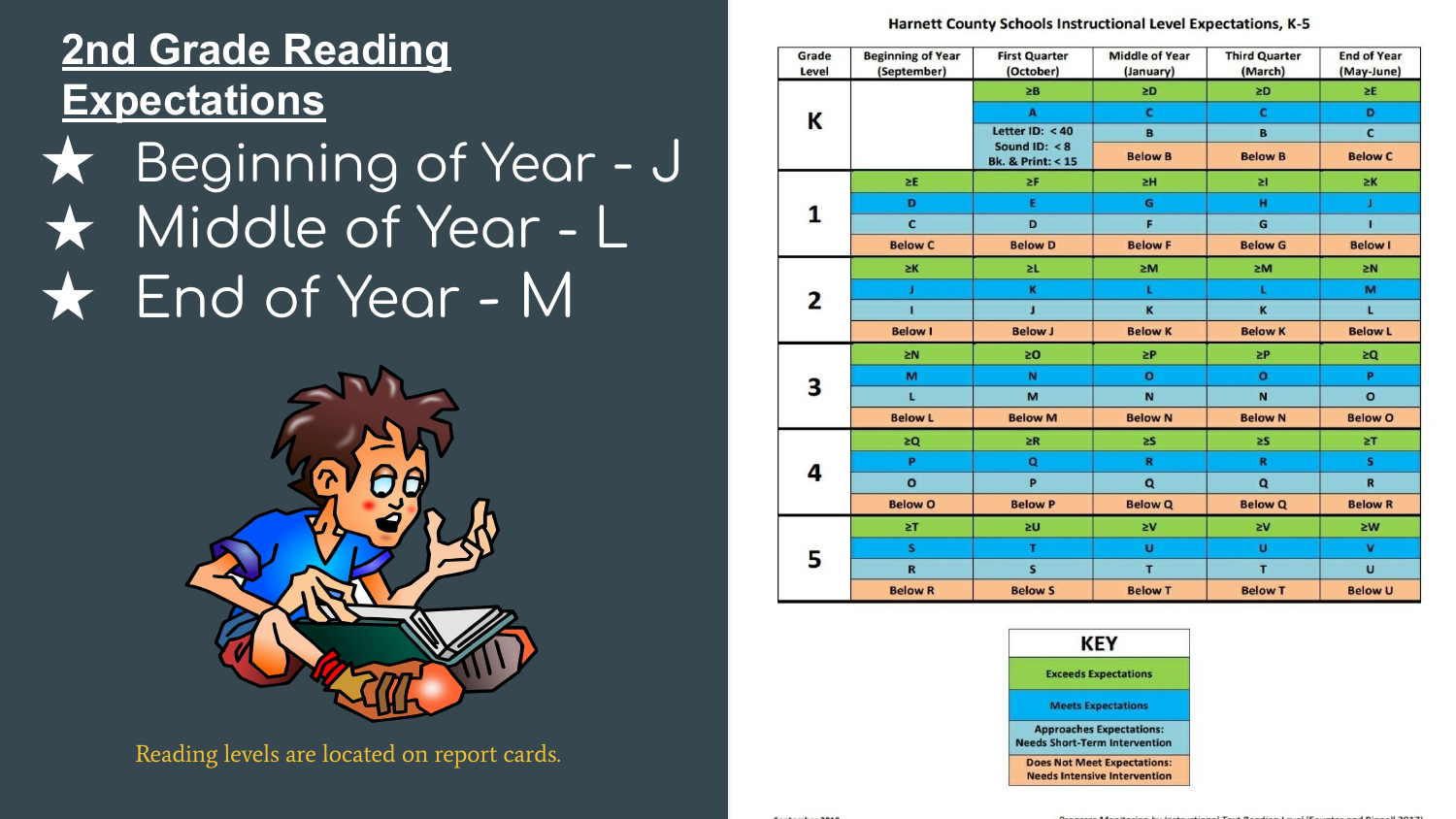## Learning Objectives

### Math

2.OA Represent and solve problems involving addition and subtraction

2.NBT Understand place value

2.MD Measure and estimate lengths in standard units

2.G Reason with shapes and their attributes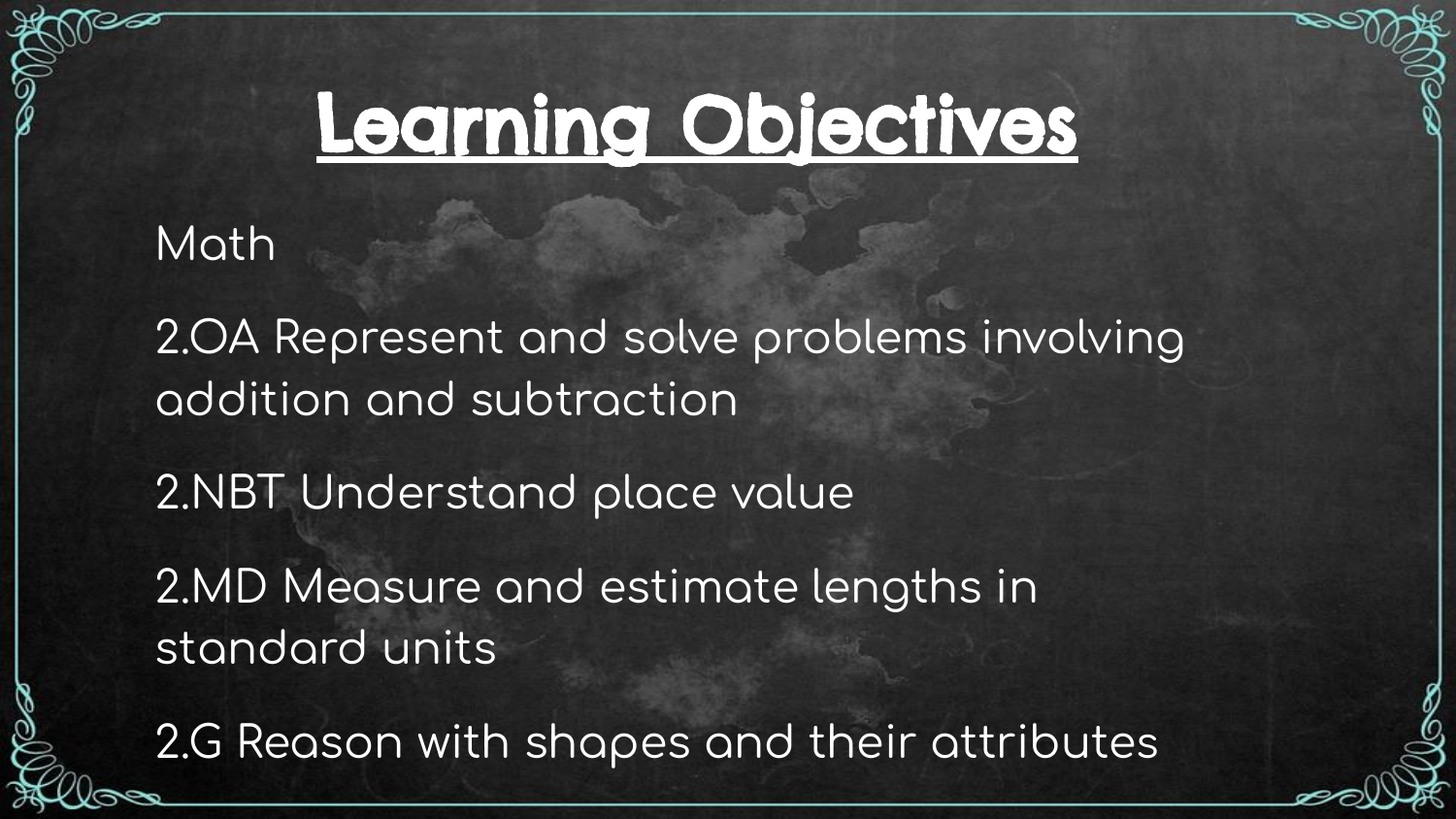### Learning Objectives (continued)

ELA- Reading Literature, Reading Informational, Speaking/Listening, Writing

- -Key Ideas and Details
- -Craft and Structure
- I-Integration of Knowledge and Ideas
- -Range of Reading and Level of Text Complexity
- -Narrative, Informational, Opinion, Research,
- Revising/Editing, Final Product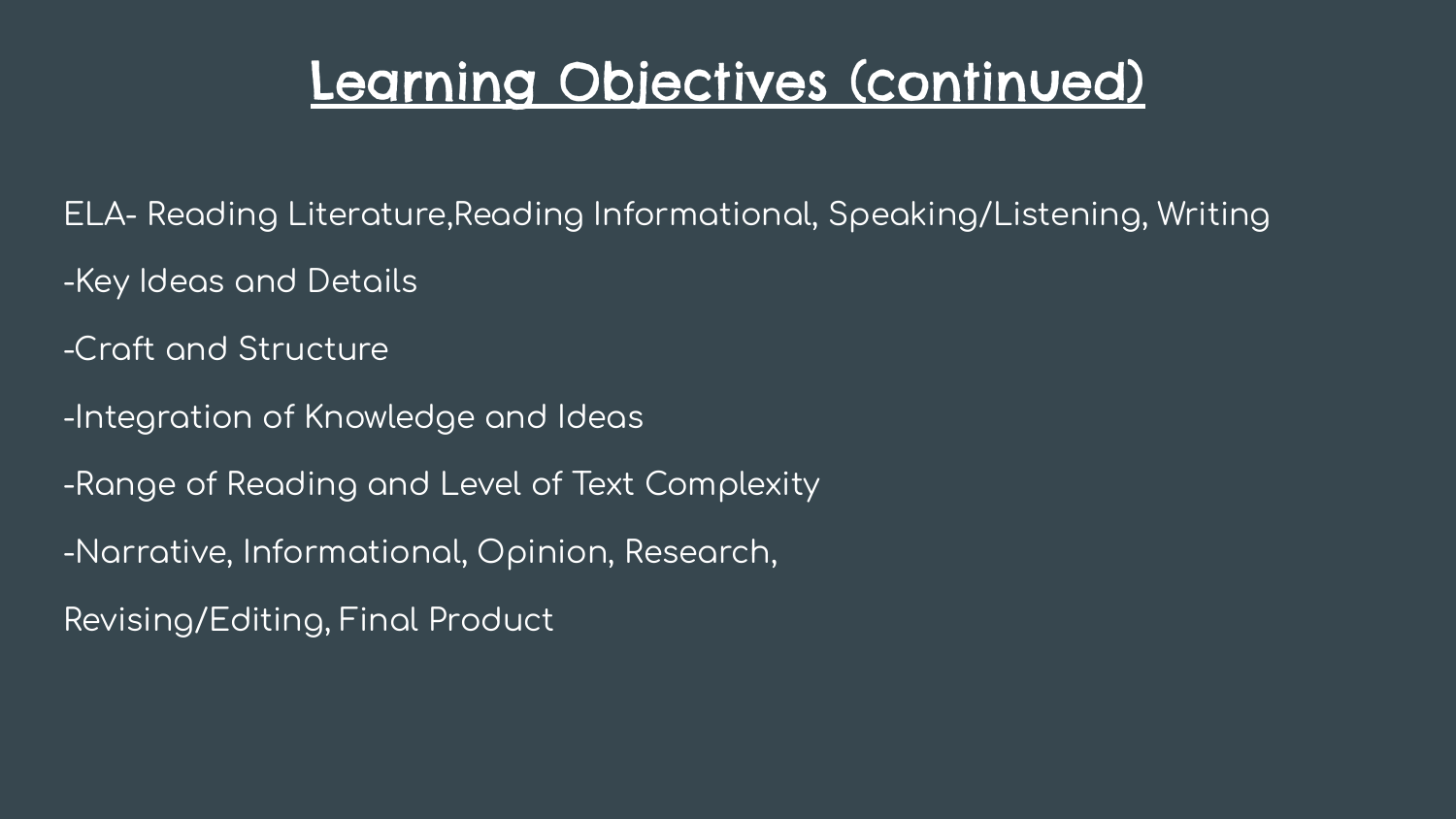## Comprehension Questions

- What happens in the beginning, middle and end of the story?
- What was the problem in the story? How was the problem solved?
- How did the character change from the beginning of the story to the end?
- Who? What? When? Where? Why? How?
- What lesson can we learn from this story?
- What was the author's purpose for writing the story?
- What was the turning point in the story?
- How did the character feel about \_\_\_\_\_\_?
- Was this story fiction or nonfiction? How do you know?
- What was the setting? How would the story change in a different setting?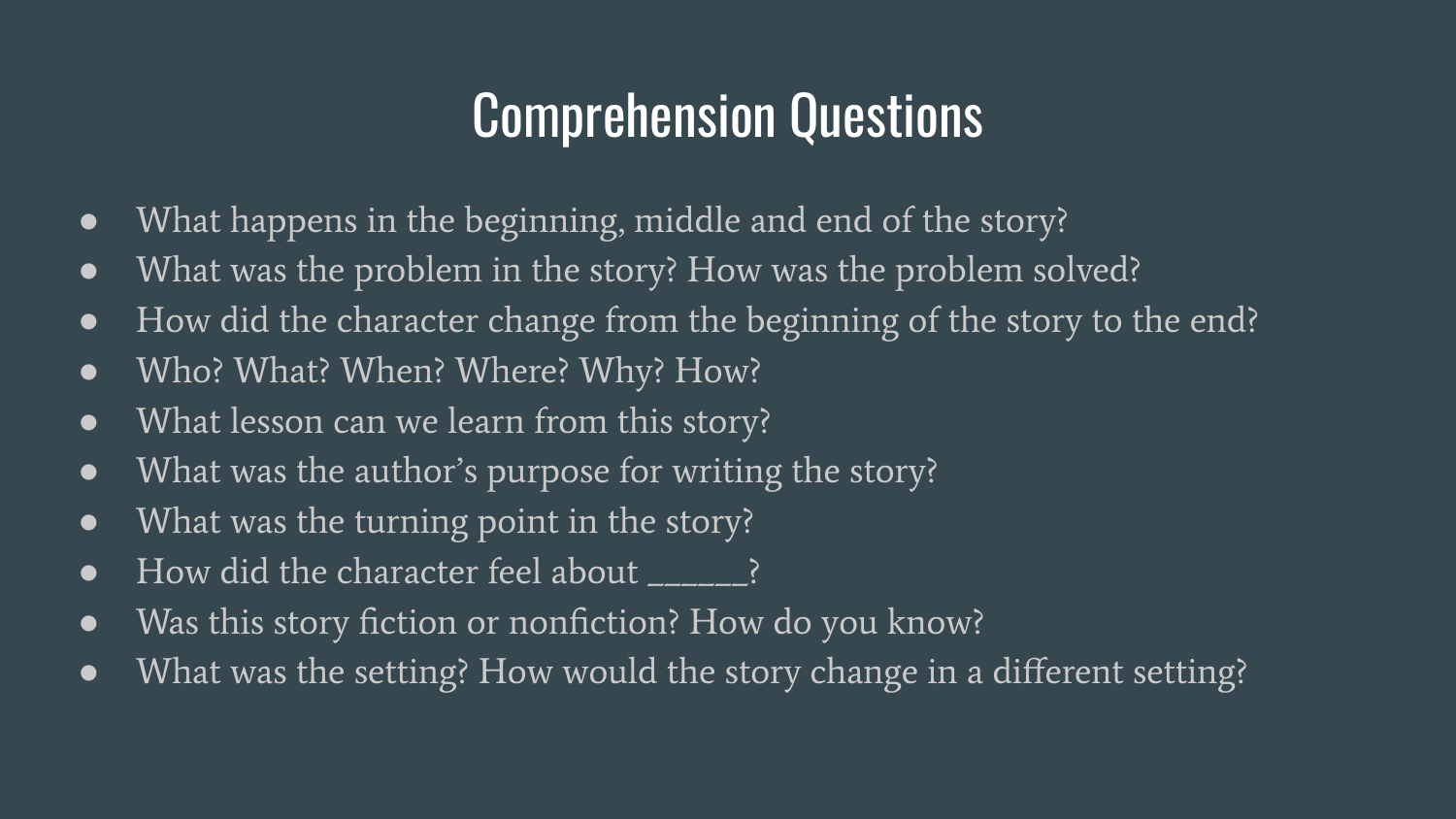## Writing at 2nd Grade Level Examples

[Sample 1](https://www.readingrockets.org/looking-at-writing/second-grade-writing-sample-1)

[Sample 2](https://www.readingrockets.org/looking-at-writing/second-grade-writing-sample-2)

[Sample 3](https://www.readingrockets.org/looking-at-writing/second-grade-writing-sample-3)

[Sample 4](https://www.readingrockets.org/looking-at-writing/second-grade-writing-sample-4)



### **End of Year Expectations** Writing

- 1. Uses drawings to enhance meaning of writing.
- 2. Writes several sentences about a topic.
- 3. Writes in complete and logical sentences.
- 4. Uses list-like details and descriptive language.
- 5. Uses vocabulary appropropriate for the topic.
- 6. Spells many high frequency words correctly.
- 7. Uses temporary spelling that can generally be read by others and is moving toward conventional spelling. (inventive spelling)
- 8. Uses capital letters and end punctuation correctly and consistently.
- 9. Begins to write with a sense of audience.